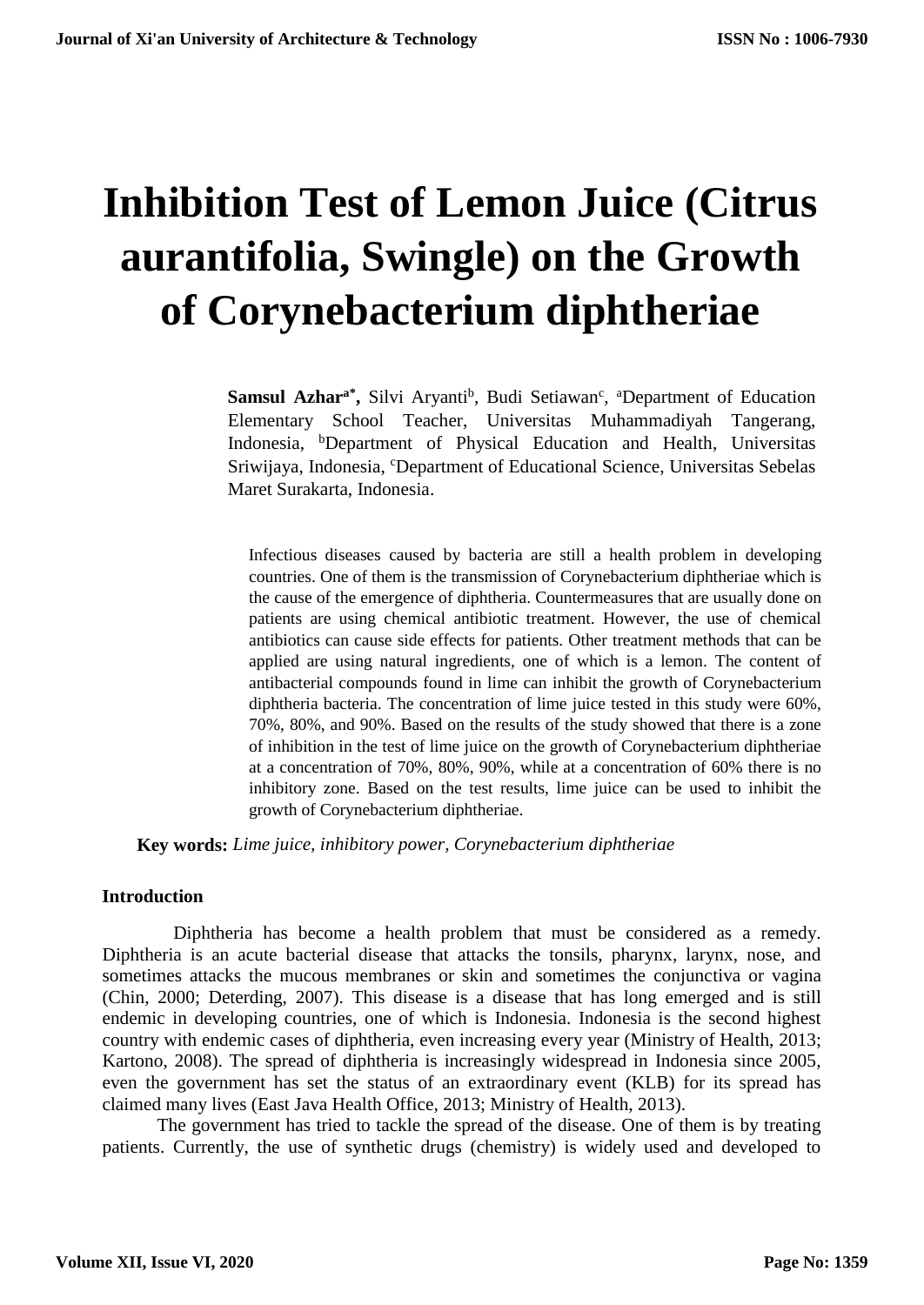overcome various diseases. However, treatment using drugs made from chemicals has side effects for body health, some of which can cause bacterial resistance to antibiotics and the emergence of hypersensitive symptoms. In addition, the costs involved in chemical treatment are quite expensive. To minimize this, currently treatments using natural ingredients have been developed and researched by scientists using plants and animals (Indrati, 2012). One of the plants that can be used for treatment is lime fruit.

In Indonesia, lime (Citrus aurantifolia) is a plant that is not difficult to find because of its very wide spread and trees can grow in almost all types of soil (Sarwono, 2001). Lime has a variety of useful chemical compounds such as citric acid, amino acids (tryptophan and lysine), essential oils (citral, limonene, camphor lemon, geranil acetate, linalil acetate, felandren, cadinen, actildehid, nonildehid), glycosides, fats, resin, citric acid, calcium, phosphorus, iron, sulfur vitamins B1 and C, vitamin A, saponins and flavonoids (hisperidin, naringin, tangeretin, eriocotrin and eriocitrocid) (Adindaputri, et al., 2013; Dalimartha, 2000; Hariana, 2006) . Of all the contents of the above compounds, compounds that play an important role as an antibakeri namely, flavonoids, citric acid, limonene (Hilmi, 2016). Research conducted by Razak et al (2013) has proven that lime juice (Citrus aurantifolia, Swingle) has antibacterial activity against Sthapylococcus aureus with various concentrations of 25%, 50%, 75%, and 100%. In addition, lime juice also has antibacterial activity that can inhibit the growth of Enterococcus faecalis bacteria (Yahya, 2016). Christina's research results (2017) also showed that lime juice water (Citrus aurantifolia, Swingle) can inhibit the growth of Stapylococcus epidermidis bacteria with concentrations of 25%, 50%, 75%, and 100% and there is an influence of contact duration on the growth of bacteria where bacteria are not grow after contact for the first 5 minutes and followed by the following minutes with a squeeze of 100% lime juice. So, the higher the concentration of lime juice and the longer contact with the bacterium Sthapylococcus epidermidis, the better the inhibition. From the results of these studies, it can be seen the potential of lime fruit as an antibacterial is very large.

#### **Research Method**

This research is an experimental research, namely research that deliberately gives treatment to the object of research with the aim of studying its effects (Kasjono and Yasril, 2009). In this case, the treatment is carried out to directly observe the antibacterial activity of lime juice and Minimum Inhibitory Concentration (MIC) of the Corynebacterium diphtheriae bacteria. The complete design of the research work can be seen in Figure 1. The sample used is a suspension of Corynebacterium diphtheriae with 106 CFU / mL bacteria and lime fruit (Citrus aurantifolia, Swingle) 1 kg. In general, the steps taken in this study can be seen in Figure 1.

#### *Sterilization Equipment*

Sterilization of equipment is needed to avoid contamination. The equipment to be sterilized is washed thoroughly and dried. The steriliation process is carried out using an oven for dry sterilization at  $160^{\circ}$ C -  $180^{\circ}$ C, and an autoclave for wet sterilization at  $121^{\circ}$ C.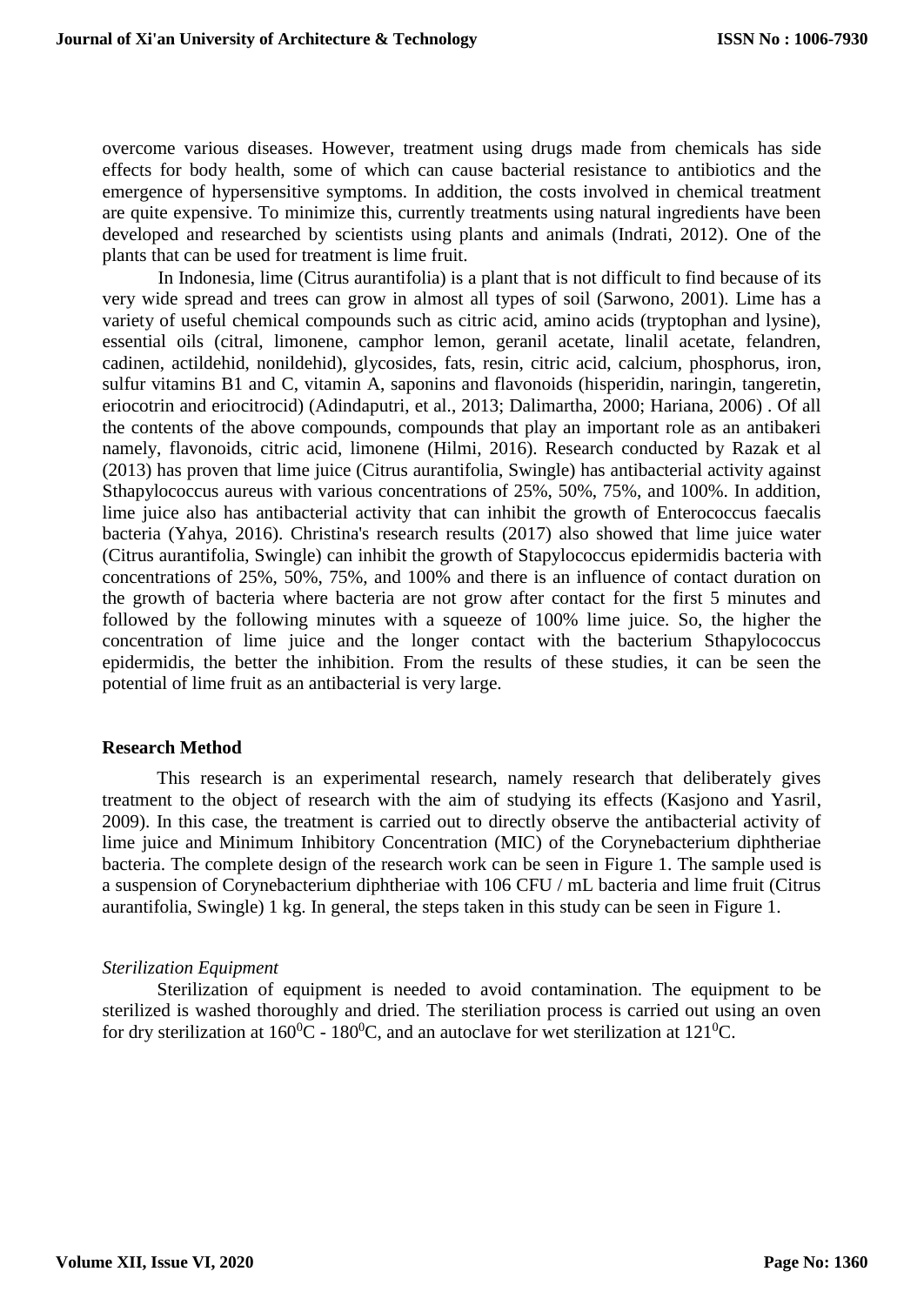

**Picture 1** Working Scheme of Inhibition Test for Lemon Juice Against the Growth of Corynebacterium Diphtheriae Bacteria

## *Making lime juice (Citrus aurantifolia, Swingle)*

Making lime juice is carried out in laminar air flow to reduce the risk of contamination. Lime fruit (Citrus aurantifolia, Swingle) of 2 kilograms was washed clean using sterile aquades. Lime is cut into 4 parts, each piece of lime squeezed. The lime juice is collected in a beaker and separated into Erlenmeyer while filtered using a sterile filter cloth 1 time. The resulting juice is the juice of lime juice with a concentration of 100%. The juice is a mother liquor prepared to make lime juice with a concentration of 25%, 50%, 75%, 100%. How to make the solution can be seen in Table 1.

## *Making Mueller Hinton Broth (MHB) media*

As many as 38 grams of Mueller Hinton Broth were dissolved in 1000 ml of distilled water and heated while stirring until dissolved. The finished solution is then sterilized in an autoclave for 15 minutes at 121OC and cooled to 45-500C. The final stage is pouring into a sterile petri dish and stored in the temperature 2-8 0C (Kambang, et al., 2015).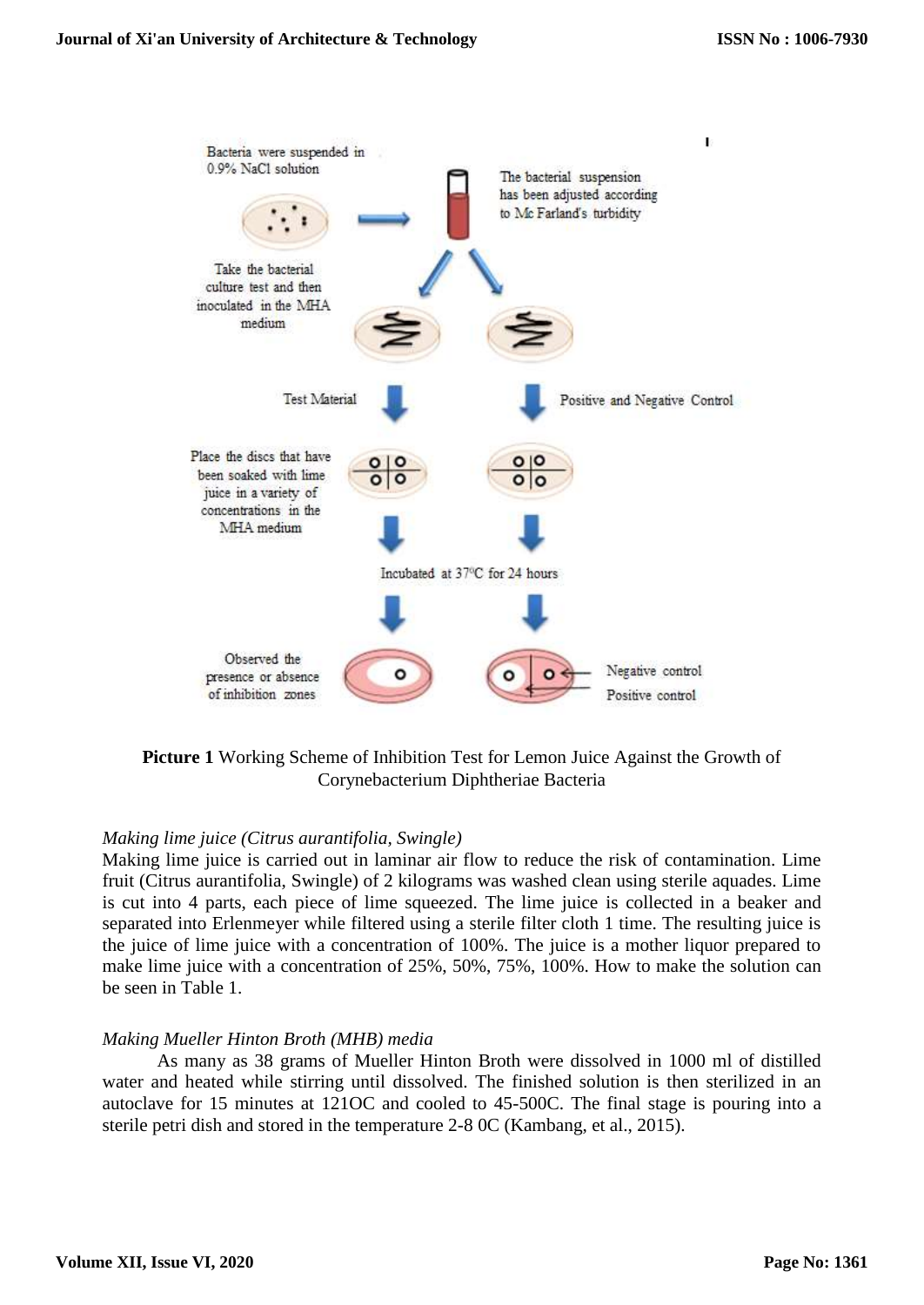| <b>Concentration</b><br><b>Variation</b> | <b>Volume of lime juice</b><br>(mL) | Volume of sterile distilled water<br>(mL) |
|------------------------------------------|-------------------------------------|-------------------------------------------|
| 10%                                      | 1,0                                 | 9,0                                       |
| 20%                                      | 2,0                                 | 8,0                                       |
| 30%                                      | 3,0                                 | 7,0                                       |
| 40%                                      | 4,0                                 | 6,0                                       |
| 50%                                      | 5,0                                 | 5,0                                       |
| 60%                                      | 6,0                                 | 4,0                                       |
| 70%                                      | 7,0                                 | 3,0                                       |
| 80%                                      | 8,0                                 | 2,0                                       |
| 90%                                      | 9,0                                 | 1,0                                       |
| 100%                                     | 10,0                                | 0,0                                       |

**Table 1** Variation of Lime Juice Concentration Variation

## *Making media Tullurite Blood Agar*

A total of 6.3 grams of tullurite so that the base is dissolved in 200 mL of sterile aquades while homogenized and heated. The solution was then sterilized using an autoclave for 15 minutes at 1210C and cooled to 45-500C. After that, add 10 ml of blood and 2 ml of potassium tullurite and stir until homogeneous. The final stage is pouring it into the petri dish aseptically and stored at 2-80 C (Kambang, et al., 2015).

## *Making positive and negative controls*

Making positive control is done by weighing 1 gram of erythromycin and dissolving it in 1 ml of distilled water. After homogeneous, pipette as much as 20 µl and put into paper discs and then placed on Muller Hinton Agar (MHA) medium and incubated for 24 hours at  $37^0C$ .

For negative control, pipette as much as 20 µl of distilled water is then put into paper discs and affixed to the Muller Hinton Agar (MHA) medium. The incunation process is carried out for 24 hours at a temperature of 37<sup>0</sup>C.

## *Making McFarland Turbidity Standard 0.5%*

9.95 mL of 0.36 N H2SO4 solution or 1% sulfuric acid was mixed with 0.5 mL of Barium chloride BaCl2.2H2O 1.175% solution in Erlenmeyer. The solution is homogenized to form a turbid solution. This turbidity is used as a standard for bacterial suspension turbidity.

## *Making a bacterial suspension*

Hadioetomo (1990) explains that suspension can be carried out by taking one end of a bacterial colony from the subculture media, then suspending it into a tube containing 0.9% NaCl until the turbidity is the same as Mc.Farland's standard. One way to compare it is to hold 2 tubes together, one standard tube and one bacterial suspension tube. Then look and compare the turbidity against the background of white paper with thick lines and colored markers. If it's less turbid, add the colony, whereas if it's more turbid, add 0.9% NaCl.

## *Antibacterial Testing*

Antibacterial activity test was carried out using the paper disc diffusion method (Setiabudy, 2001). After the Corynebacterium Diphtheriae suspension is standardized to the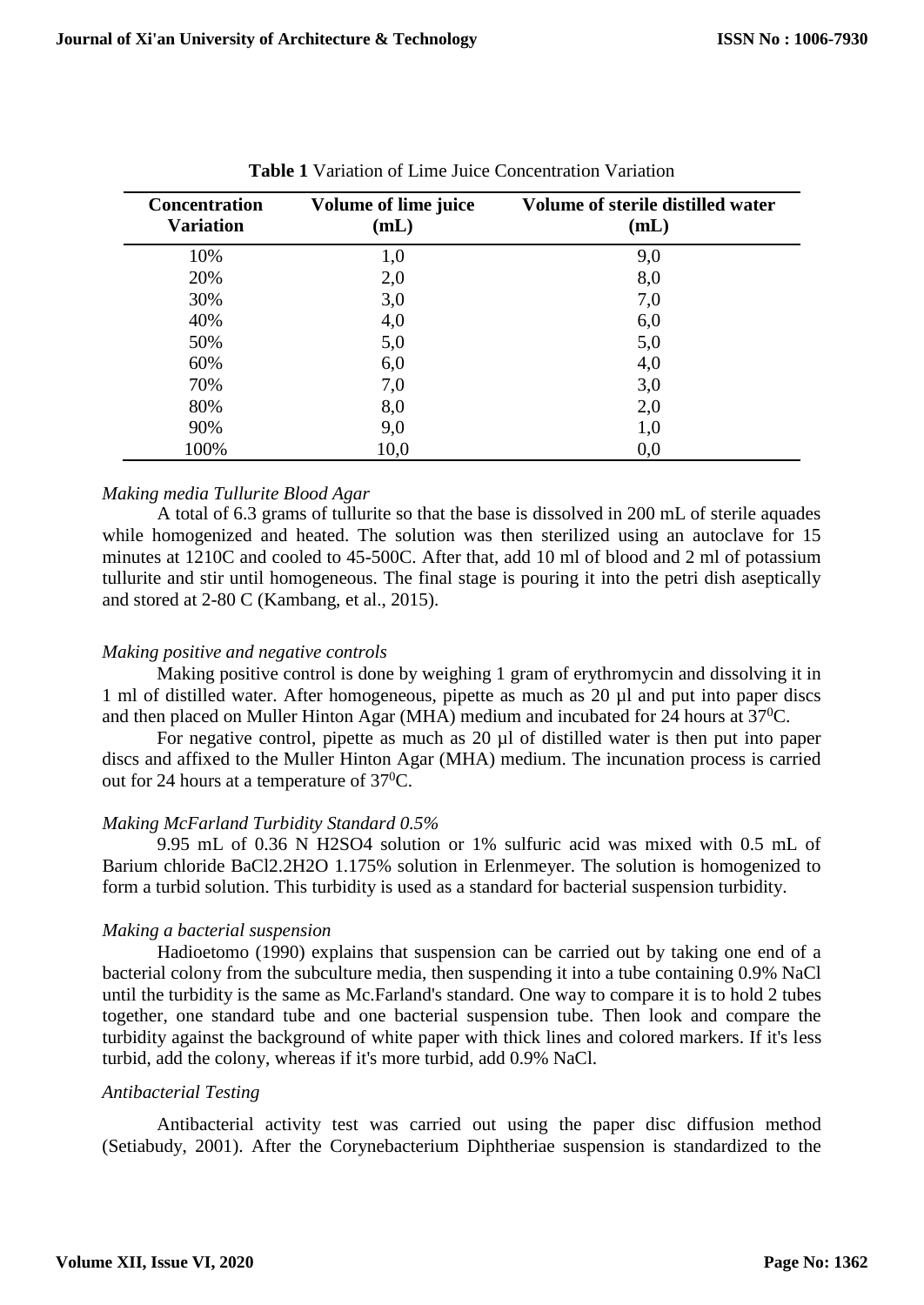Mc.Farland 0.5% standard, dip the swab into the suspension. Turn the swab several times pressed firmly inside the tube wall above the fluid level to remove the excess inoculum. After that, it is inoculated on the Muler Hinton Agar growth medium by scraping the entire surface vertically and around the edge of the slope to ensure equitable growth across the surface of the medium. Sterile paper discs (from filter paper) placed with a diameter of 0.5 cm were immersed in different concentrations of lime juice for 2 hours. Paper discs are taken aseptically with an enten needle or tweezers by applying them to the wall of the test tube and then settling for a while. This is done so that the remnants of the solution do not drip and spread on the surface of the agar. Sliced paper discs are taken using tweezers and placed on media containing test bacteria by gently pressing using tweezers so that they are really attached to the surface of the media that has been planted with test bacteria. The antibacterial test was incubated for 24 hours at room temperature. The detailed step of the antibacterial test can be seen in Figure 1.

## *Barrier Zone Diameter Reading*

The reading is done using a dark colored paper mat or a slightly dark background (see Figure 1). Observations were carried out using the naked eye without loops by measuring the diameter of the resistance zone that occurs in the saucer so that MH uses a ruler, dial caliper or zone reader. The inhibition zone dimension measured is the clear area around the disc (no bacterial growth). Measurements are made from one end to the other through the center of the disc.

#### **Results and Discussion**

In this study, the test material used was lime juice (Citrus aurantifolia, Swingle). Lime juice (Citrus aurantifolia, Swingle) has the ability to inhibit the bacteria Corynebacterium diphtheriae. The antibacterial activity of lime juice occurs due to the presence of antibacterial compounds such as citric acid, flavonoids and limonene. Lime fruit has the highest content of citric acid (Kurnia, 2004). After 24-hour incubation, there is the result of the formation of inhibitory zones around the disk which contains lime juice. The inhibition zone is then measured using a calipers. The results obtained are found inhibition zones around the disk at a concentration of 70%, 80%, 90%, and 100% with an average diameter of inhibition zones respectively of 8.2 mm, 9.8 mm, 12.9 mm, 18 9 mm, and at a concentration of 60% there is no inhibitory zone (see Table 2). In this study, the antibiotic used as a positive control was erythromycin which is a reference for the antibacterial activity of lime juice. Erythromycin was chosen because it works to inhibit bacterial protein synthesis by interfering with translocation and formation of Corynebacterium diphtheriae (Jawetz, 2007) and at 0% concentration there is no inhibitory zone because aquadest has no active substances that can inhibit the growth of Corynebacterium diphtheriae bacteria. Treatment with a concentration of 0% is used as a negative control to ensure that the aquadest used as diluent of lime juice concentration does not contain anti-microbial substances.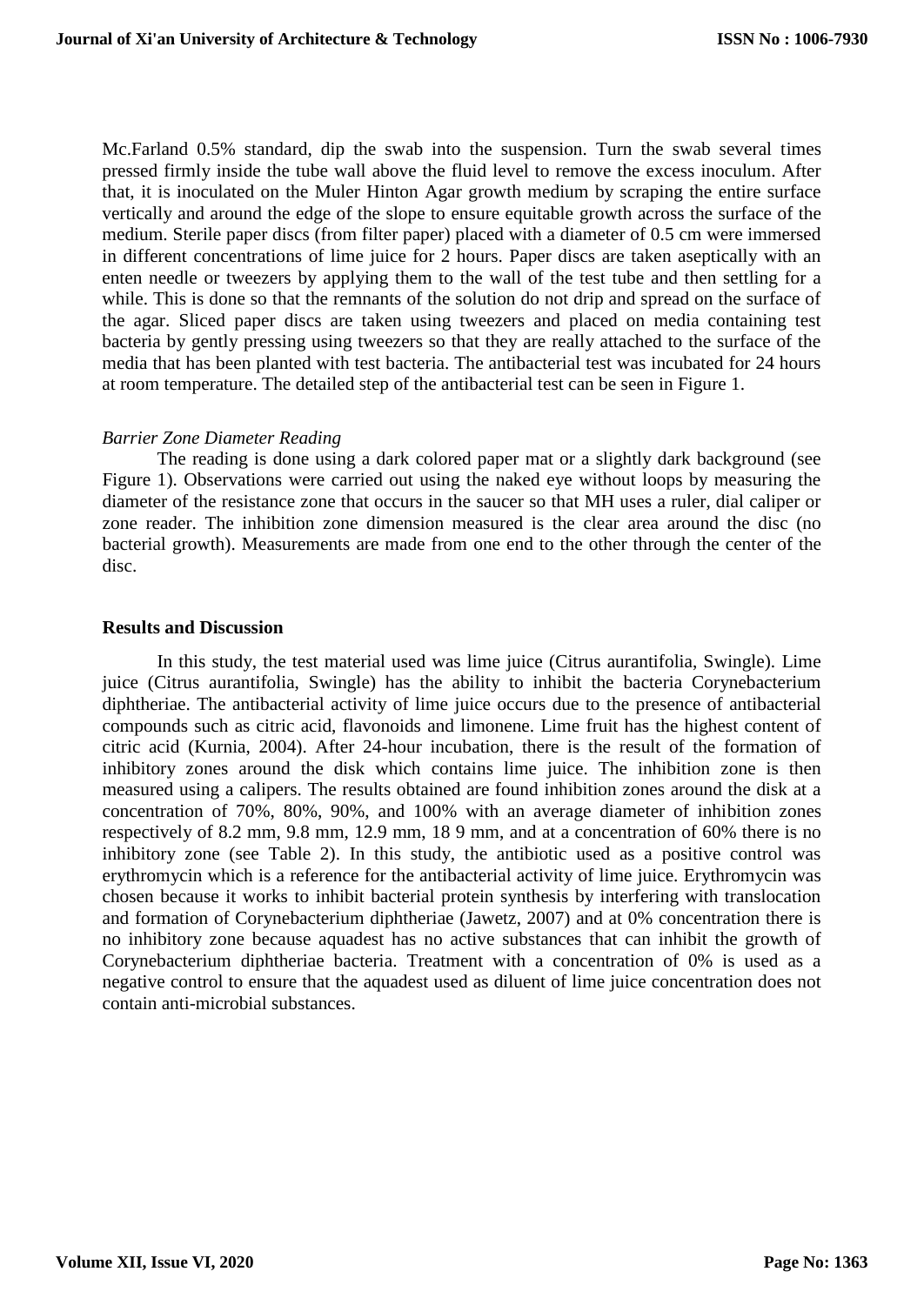| Concentration | Obstacles zone (mm) |              |              |
|---------------|---------------------|--------------|--------------|
| test $(\%)$   | Repetition 1        | Repetition 2 | Average (mm) |
| 60            |                     |              |              |
| 70            | 8,8                 | 7,6          | 8,2          |
| 80            | 9,3                 | 10,2         | 9,8          |
| 90            | 12,7                | 13,1         | 12,9         |
| 100 (KP)      | 19,2                | 18,5         | 18,9         |
| Aquades (KN)  |                     |              |              |

**Table 2** Research Results of Lemon Juice (*Citrus aurantifolia, Swingle*) on the Growth of *Corynebacterium diphtheriae Bacteria*

## Information : Positive Control (KP) Negative Control (KN)

The difference in inhibition zones formed is thought to be the presence of compounds in lime juice (Citrus aurantifolia, Swingle) which are antibacterial such as citric acid, flavonoids and limonene, lime fruit has the highest content of citric acid (Kurnia, 2004). The content of citric acid in lime juice causes lime juice to have a low pH. Lemon juice 100% has a pH of 2.3 (Razak, 2013). At that pH Corynebacterium diphtheriae cannot grow because Corynebacterium diphtheriae cannot grow at acidic pH (Setiabudy, 2001). The low acidity of lime juice (Citrus aurantifolia, Swingle) will change the pH of bacterial cells. Changes in the pH of these bacterial cells will inhibit the process of sending amino acids from RNA thereby inhibiting bacterial growth (Irianto, 2014). Limonene can destroy the cytoplasmic membrane and control the internal composition of cells and will cause bacterial cell death.

The content of citric acid, flavonoids, and limonene contained in lime juice (Citrus aurantifolia, Swingle) works synergistically in inhibiting the growth of Corynebacterium diphtheriae bacteria, so based on the results of this study prove that the juice of lime juice (Citrus aurantifolia, Swingle) works synergistically in inhibiting the growth of Corynebacterium diphtheriae bacteria, so based on the results of this study proves that the juice of lime juice (Citrus aurantifolia, Swingle) growth of Corynebacterium diphtheriae. The higher the concentration of lime juice (Citrus aurantifolia, Swingle), the greater the diameter of the inhibition zone formed. Conversely, the lower the concentration of lime juice (Citrus aurantifolia, Swingle), the smaller the diameter of the inhibition zone formed.

## **Conclusion**

Based on research that has been done, it can be concluded that the juice of lime juice (Citrus aurantifolia, Swingle) has an antibacterial activity that can inhibit the growth of Corynebacterium diphtheriae bacteria. The minimum concentration that can inhibit bacterial growth is 70% with inhibition zones formed of (8.2 mm).